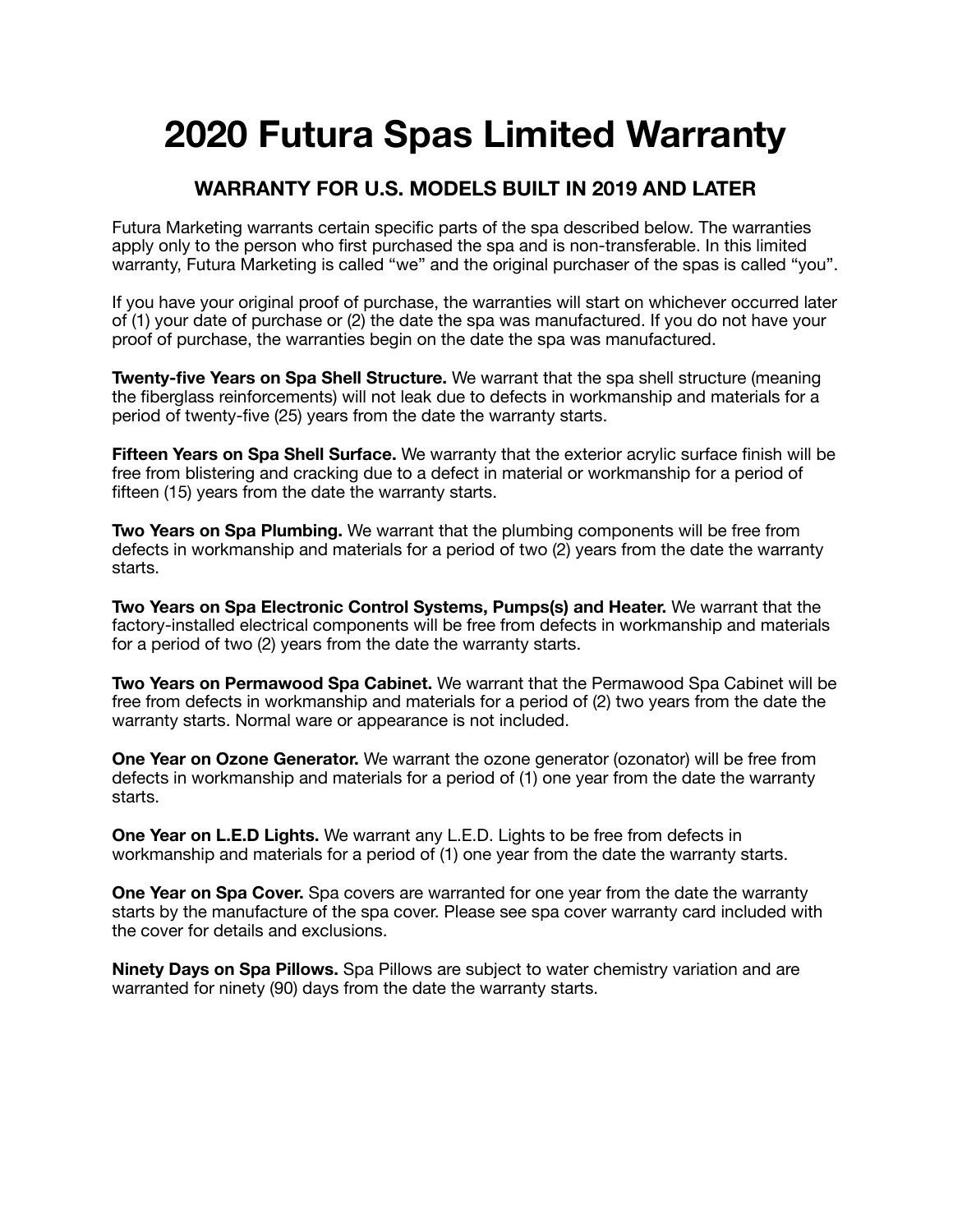## **Exclusions**

#### **The warranty does not cover:**

- Any commercial use of spa.
- Cover Lifters or other spa accessories.
- Normal wear and tear items or consumable items such as, but not limited to, pump seals, pump bearings, fuses or light bulbs.
- Unauthorized repairs or replacements.
- Discoloration or Fading.
- Any conditions resulting from negligence, alterations, misuse, accidents, vandalism, failure to maintain the spa in accordance with the owner's manual, including use of any chemical or cleaning agent not intended for use on a spa or which is used in greater quantities than those specified in the owner's manual.
- Failure to adequately protect the spa from extremes in temperature.
- Failure to install spa in accordance with the owner's manual. Failure to properly support the base of the spa.
- Damage caused by failure to mitigate losses caused by a component failure.
- Water or Chemical Costs.
- Damage caused by shipping or moving the spa.

## **LABOR WARRANTY**

Labor is defined as the work completed by a technician in your home. Futura Marketing does not include any labor warranty. The customer will be responsible for all labor costs.

#### **What Will We Do to Correct Problems?**

**Structural Warranty:** During the twenty-five (25) year period after this warranty starts, we will pay the retail repair costs or retail replacement costs to repair or replace the shell structure. If we replace your spa more than five (5) years after the warranty period starts, we will not pay for the costs of the installed plumbing components. You must pay for the installed plumbing components.

**Surface Finish Warranty:** During the first five (5) years of this warranty, we will pay the retail repair costs to repair the surface finish or the retail replacement costs to replace the spa, at our election. During the remainder of the warranty period, we will pay 50% of the retail repair costs to repair the spa surface finish or 50% of the retail replacement costs to replace the spa. If we replace your spa more than five (5) years after the warranty period starts, we will not pay for the costs of the installed plumbing components. You must pay for the installed plumbing components.

**Plumbing Warranty; Parts Warranty; Component Warranty:** We will provide a replacement part.

**All Warranties:** If we determine that repair is not feasible, we reserve the right to provide a replacement spa equal in value to the purchase price you paid for your spa.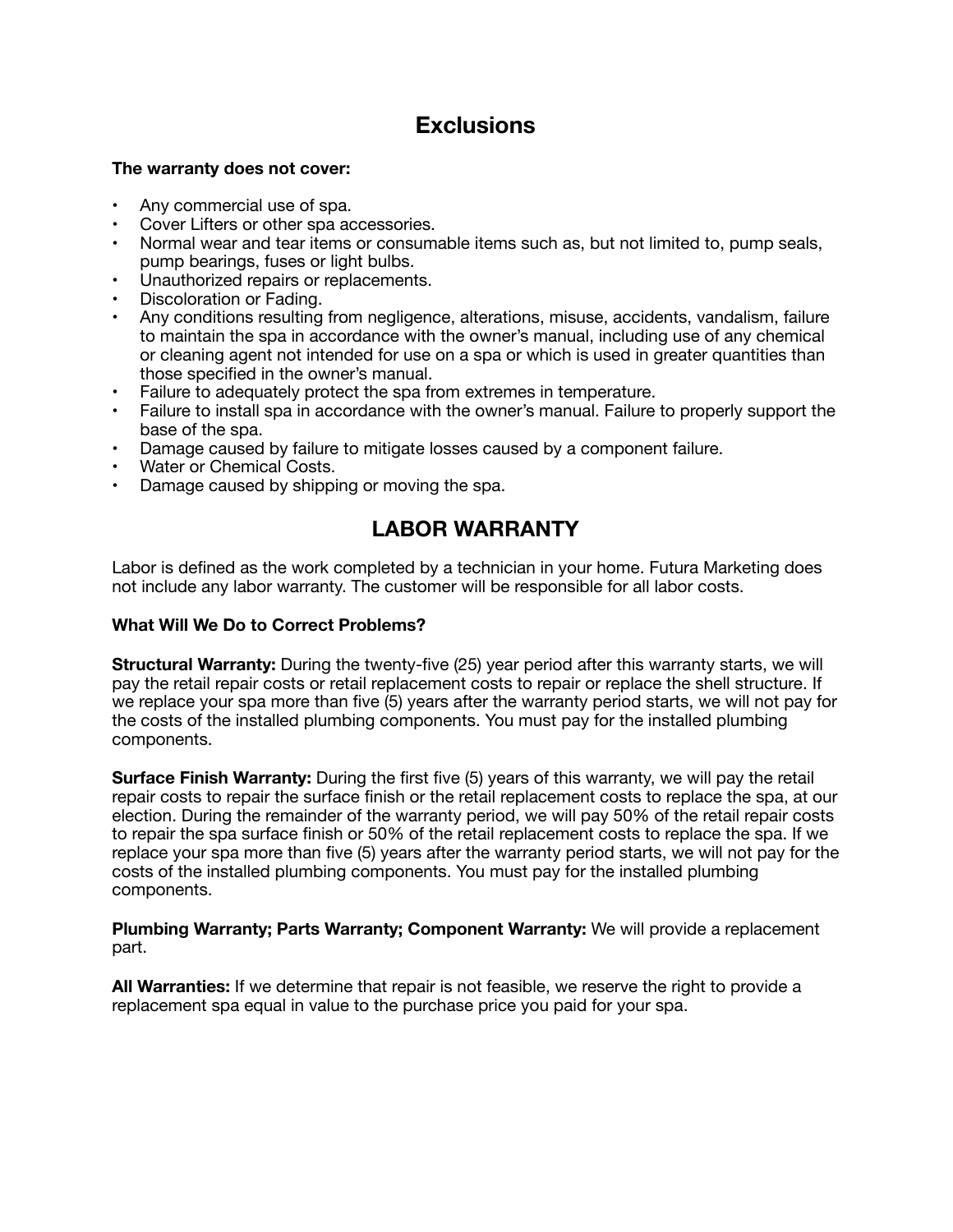### **Warranty Performance**

To make a claim under this warranty, contact us directly at the addresses listed below. Do not contact the retailer from whom you purchased the spa. You must give us written notice of your warranty claim and, if you have it, a copy, of your proof of purchase, within ten (10) days of the time when you first discover the claim. If you cannot provide a copy of your original proof of purchase, you must provide the name of the retail store where your spa was purchased and the spa serial number.

If the warranty claim relates to a component part, you must return the part to us. Before returning a defective part or spa for warranty service to us, you must first contact our service department to obtain a RGA NUMBER (return good authorization number). We will determine whether a defective part or spa is to be repaired or replaced. We have the right to inspect your spa at its location and, if we request such inspection, you must give us access to the spa to obtain warranty service. If you cannot provide a copy of your original proof of purchase, the name of the retail store where your spa was purchased and the spa serial number must be provided to us.

If your warranty claim is approved, we will only repair your spa or replace your spa or the part at the factory, and you must pay the cost to return the spa or part to us. We do not have any authorized service representatives.

By Mail: Futura Marketing 1228 Cavalier Boulevard Chesapeake, VA 23323 By Telephone: 757-855-0381 By Email: info@futuraspas.com Contacting Us

## **Costs and Charges not Covered by this Warranty**

This warranty does not cover the costs of transportation to and from us to get warranty service or replacements. You must pay the transportation costs.

We do not pay for the costs to get access to or to remove the spa or the part from where it is installed. We do not pay to install any replacement part or spa, such as labor costs you may incur to install the replacement part or spa. We do not pay for any costs to dismantle and remove the spa or the part or drain or refill the spa.

You must pay all costs to repair or replace your spa or the part in excess of the retail replacement costs or retail repair costs we pay under this warranty.

Retail replacement costs are determined at the time of warranty service. It is our retail price at that time for a comparable spa or part. Retail repair costs are also determined at the time warranty service. It is our repair charge at that time for the same or similar defect which we would charge the general public. The retail replacement costs and retail repair costs are not the prices or charges charged in sales or special offers.